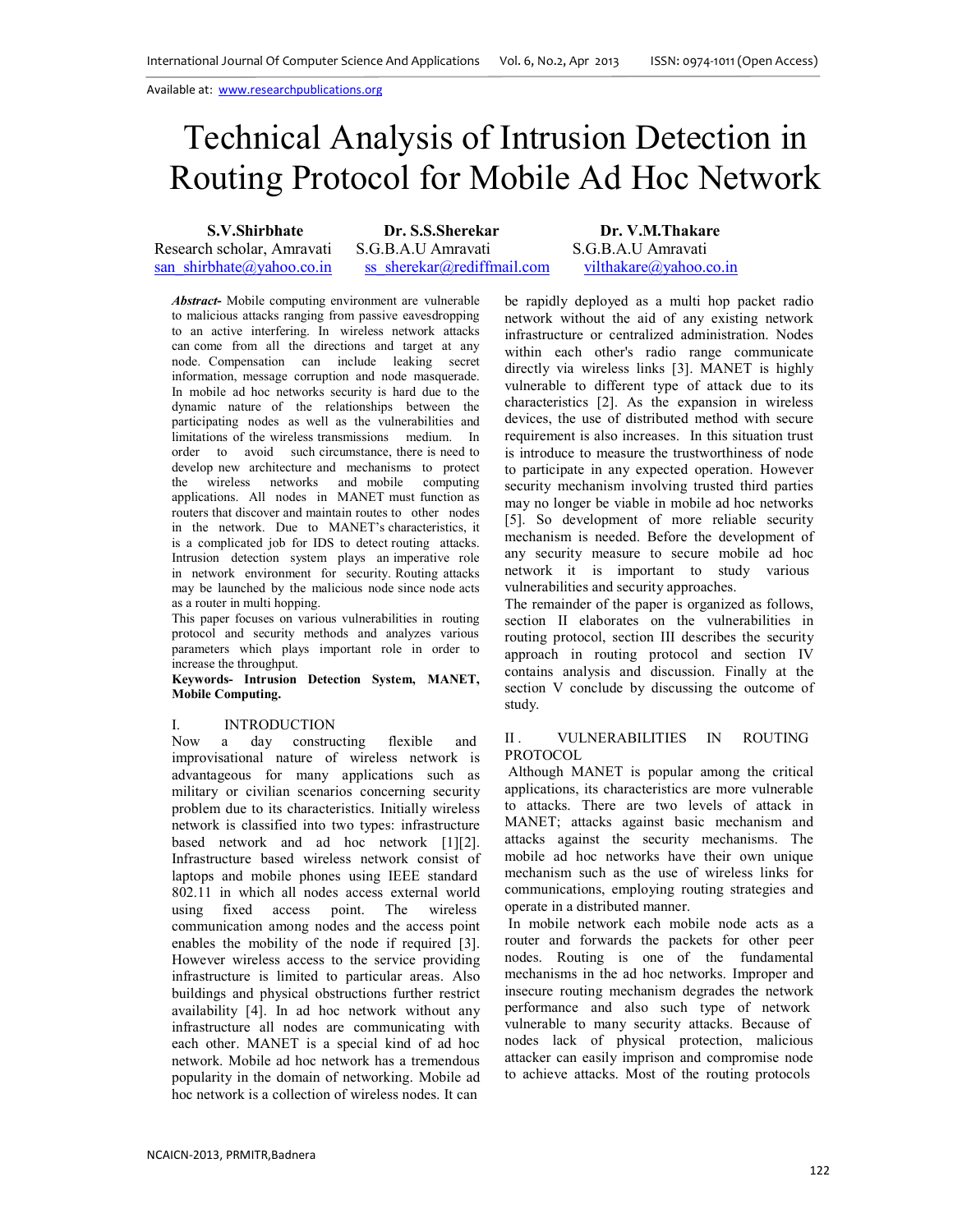such as AODV, DSR, and wireless MAC protocols such as 8002.11 assume that every node in network behaves cooperatively and trustworthy with other nodes[4][6]. However malicious attacker can readily become router and disrupt network operations by purposely violating the protocol specifications [6] [7].

The MANET protocols are facing different routing attacks such as flooding, black hole, link spoofing, replay, wormhole [7]. Responding to many security attacks against mobile ad hoc network basic mechanisms, researchers have introduced a number of security measures to protect the networks. But all these security measures also vulnerable to attacks for example attacks against security mechanisms are stealing username and password to get unauthorized access in the network.

Attack against the mobile ad hoc network may vary depends on environment, communication layer and level of mobile ad hoc network mechanisms are targeted. In designing any security measure for mobile ad hoc network, it is needs to consider several attacks characteristics. Here focusing on the vulnerabilities of mobile ad hoc network against routing protocol are considered. Some of the common attacks that could be launched against mobile ad hoc network routing protocols are following illustrate.

### A. Black Hole Attack

In this attack, malicious nodes trap all the neighboring nodes to attract all the routing packets to them. Malicious nodes can launch the black hole attack by advertising to the neighboring nodes as having the most optimal route to the requested destination i.e. malicious node impersonates a destination node by sending fake route replay RREP to a source node that initiates route discovery, and consequently deprives data traffic from the source node [8]. In this attack, only one attacker is involved and threatens all its neighboring nodes.



Fig 1. Black hole Attack

It means that when node transmits any type of routing control packet i.e. RREQ, RREP, RERR, it increases its sequence number [9]. So to detect this attack, destination sequence number is taken into account.

B. Resource Consumption Attack

NCAICN-2013, PRMITR,Badnera Malicious node attempt to consume both network and resource by generating route reply packets to source send unnecessary packets to block the route.

The resources that are targeted are battery power, bandwidth, and computational power, which are only limitedly available in ad hoc wireless networks. The attacks could be in the form of unnecessary requests for routes, very frequent generation of beacon packets, or forwarding of stale packets to nodes. Using up the battery power of another node by keeping that node always busy by continuously pumping packets to that node is known as a sleep deprivation attack [8].

# **C.** Packet dropping Attack

Routing messages can be interrupted by this attack. In this attack an adversary collaborates as usual in the route discovery process and launches the constant packet dropping attack. Instead of constantly dropping all the packets, adversaries may vary the technique using random, selective or periodic packet dropping attacks in order to help the interrupting behavior remain buried. The node conserves its energy and resources by acting selfishly but it may also cause many network problems such as segmentation [9].

## III. SECURITY APPROACHES IN ROUTING

As a security point of view, the MANET provides security services such as authentication, confidentiality, integrity, anonymity and confidentiality, integrity, anonymity and availability to the mobile users. From the security design perspective MANET have no clear line of defense [7]. Successful implementation of MANET depends on user's confidence in its security. The security research in MANET has focused on key management, routing protocols and intrusion detection techniques [7] [9]. Encryption and authentication as intrusion prevention are not sufficient. However these techniques have limitations on the effect of prevention techniques in general and they are designed for set of known attacks [10]. Main drawback of this approach is that it introduces a heavy traffic load to exchange and verify keys which is very expensive in terms of bandwidth constraint for MANET nodes with limited battery and limited computational capability [7].

Secure ad hoc routing protocol has been proposed as a technique to enhance the security in MANET. [6] Proposed a novel IDS named as Enhanced Adaptive ACKnowledgement (EAACK) protocol specifically designed for MANET and compared it against other popular mechanisms in different scenarios through simulation.

[4] Propose a combination of secure routing protocol and IDS for strengthening the defense of MANET. Several security solutions that have been proposed to secure the routing protocol. IDS must be efficient if its solutions are efficient in terms of various parameters such as communication overhead, energy consumption and computationally affordable by a portable device. Hence the following session elaborates the various techniques,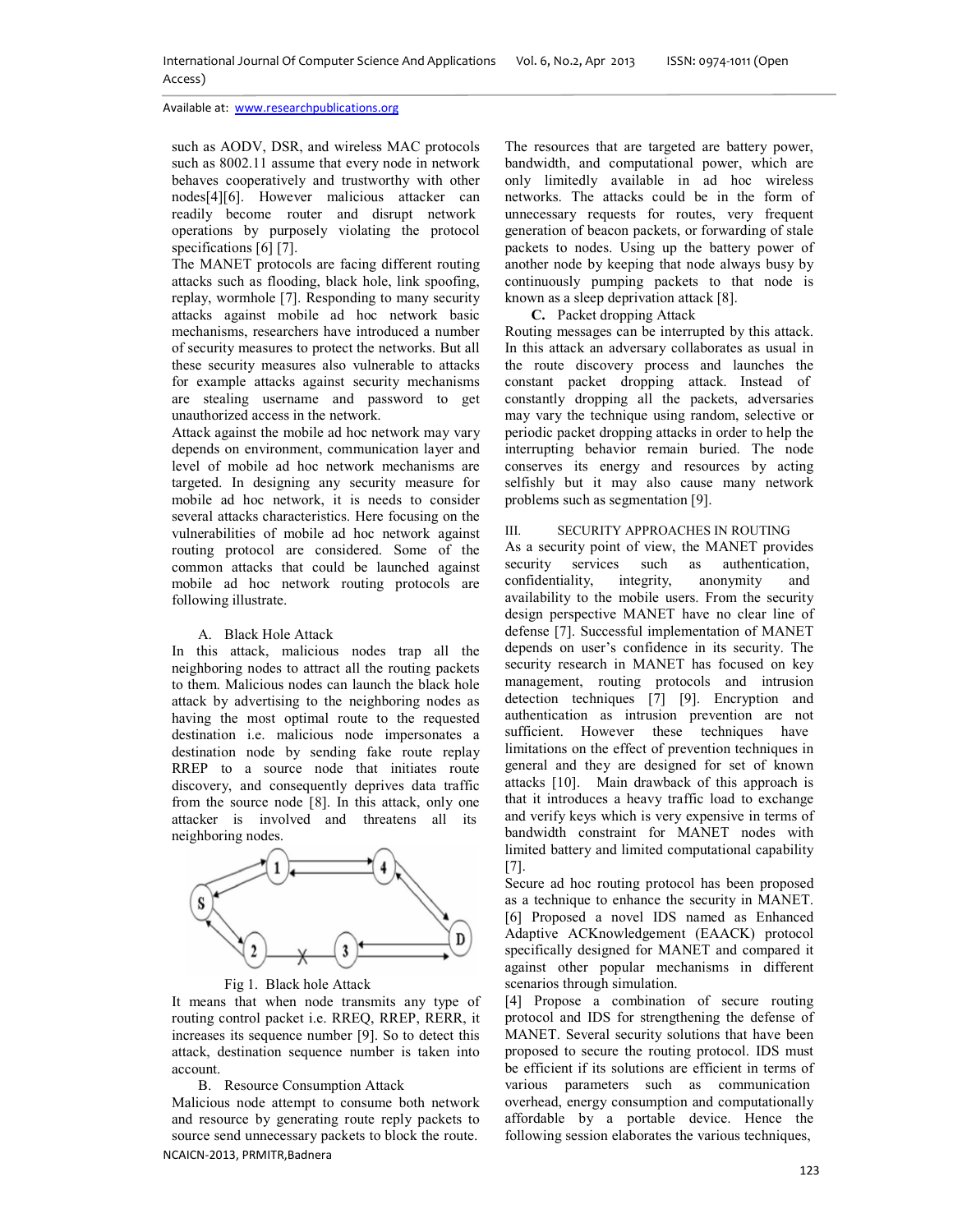parameters used for detecting attacks. Depending on the attack various parameters are used in order to increase the throughput.

# IV. ANALYSIS AND DISCUSSION

The following table [1] analyzes performance of intrusion detection techniques against routing attacks.

| Table 1: Performance Analysis of Intrusion Detection Techniques Against Routing Attacks |  |  |  |
|-----------------------------------------------------------------------------------------|--|--|--|
|                                                                                         |  |  |  |

| Author<br>name                     | Year<br>of   | Input                   | Technique                                                                                     | Attacks                                                                                                                                                                                  | <b>Results</b>                                                                                                                                  | Advantages                                                                                                                                                                                                                                                                                                                                                                                         | Limitations                                                                                                                                                                                                                                                               | Performance                                                                                                                                                                                                                                                                            |
|------------------------------------|--------------|-------------------------|-----------------------------------------------------------------------------------------------|------------------------------------------------------------------------------------------------------------------------------------------------------------------------------------------|-------------------------------------------------------------------------------------------------------------------------------------------------|----------------------------------------------------------------------------------------------------------------------------------------------------------------------------------------------------------------------------------------------------------------------------------------------------------------------------------------------------------------------------------------------------|---------------------------------------------------------------------------------------------------------------------------------------------------------------------------------------------------------------------------------------------------------------------------|----------------------------------------------------------------------------------------------------------------------------------------------------------------------------------------------------------------------------------------------------------------------------------------|
| Anand<br>Patwardh<br>an et al.     | pub.<br>2005 | Packet traffic          | Combined<br>secure routing<br>protocol and<br><b>IDS</b>                                      | Secure<br>routing<br>detect<br>protocol<br>Routing disruption<br>attack,<br>rushing<br>& IDS<br>attack<br>detects high level<br>mangling<br>attack<br>and<br>grey<br>hole<br>attack, DoS | 1. Drop rate for<br><b>IDS</b><br>2.<br>Acceptance<br>rate for resource<br>consumption<br>attack.<br>3. Reachability<br>and<br>response<br>time | 1. Collaborative IDS<br>offers a collective<br>response to<br>misbehaving nodes.<br>2.IDS work on<br>thresholds as well as<br>signal strength which<br>help to determine<br>node is misbehaving<br>or simply moved out<br>of range.<br>3. It also help<br>in<br>selection of node to<br>monitor, increase the<br>scalability<br>and<br>detection accuracy of<br><b>IDS</b>                         | Due<br>to<br>signature<br>verification<br>during the route<br>maintenance at<br>each node the<br>response time<br>indicates delay<br>in<br>packet<br>traversal time                                                                                                       | Packet loss is not<br>significantly<br>affected<br>by<br>additionally<br>overhead<br>of<br>signature<br>verification<br>during<br>maintenance<br>route<br>whereas<br>response<br>time indicate delay<br>in packet<br>traversal<br>time.                                                |
| R.saminat<br>han et al.            | 2010         | Network<br>traffic data | Profile based<br>neighbor<br>monitoring<br>and threshold<br><b>IDS</b><br>based<br>(PROFIDES) | Packet drop attack<br>And<br>black hole<br>attack                                                                                                                                        | 1. Traffic<br>intensity<br>2. packet drop<br>3.No. of attacks<br>and<br>4. mobility rate                                                        | 1. Due to threshold.<br>degradation behavior<br>of system improved<br>and brings the system<br>back into normality.<br>2. PROFIDES works<br>highly dynamic<br>in<br>varying environments<br>where traffic intensity<br>increases on mobility<br>or in nodal activity.<br>3. It controls traffic<br>intensity in setup as<br>time increases by duly<br>informing all other<br>nodes about attacker. | Limited<br>information<br>in<br>data<br>packet<br>profile is used<br>identify or<br>to<br>recover<br>the<br>support.                                                                                                                                                      | Compared<br>to<br><b>AODV</b><br>protocol,<br><b>PROFIDES</b><br>detection<br>rate is<br>better and detection<br>is faster whereas in<br>AODV packet drop<br>increases<br>on<br>increasing of traffic<br>load due to mobility<br>nodes.                                                |
| Elhadi<br>Shakshuk<br>i et al.     | 2011         | Data packet             | Acknowledge<br>ment<br>based<br><b>IDS</b><br>(EAACK)                                         | Packet<br>dropping<br>attack                                                                                                                                                             | Packet<br>delivery<br>ratio<br>And<br>routing<br>overhead                                                                                       | is designed to<br>$1.$ It<br>with<br>deal<br>false<br>misbehavior,<br>limited<br>transmission<br>power<br>and receiver collision.<br>Due to digital<br>signature, it prevents<br>attacker<br>from<br>the<br>forging<br>acknowledgement<br>packets.                                                                                                                                                 | 1.<br>Suppose<br>source node and<br>destination<br>node<br>are<br>malicious then<br>all<br>acknowledgeme<br>nt packets are<br>digitally signed<br>by sender and<br>verified<br>its<br>receiver.<br>2. Due to digital<br>signature, extra<br>resources<br>are<br>required. | Comparative study<br>shows the positive<br>performance against<br>watchdog,<br>TWOACK, AACK<br>in terms of receiver<br>collision,<br>limited<br>transmission power<br>and<br>false<br>misbehavior but due<br>to digital signature<br>in some scenarios<br>routing overhead is<br>more. |
| Farhan<br>Abdel<br>Fattah<br>et.al | 2010         | Audit data              | Conformal<br>predictor K-<br>Nearest<br>Neighbor and<br>Distance                              | <b>Black</b> hole<br>1.<br>Resource<br>2.<br>consumpti<br>on<br>Dropping<br>3.                                                                                                           | 1.False<br>positive rate<br>2. Detection<br>rate                                                                                                | Due to combining the<br>anomaly<br>andsignat<br>detection<br>ure<br>technique this method                                                                                                                                                                                                                                                                                                          | Calculating the<br>non conformity<br>score<br>is<br>complex task.                                                                                                                                                                                                         | Detection<br>model<br>using both CP-KNN<br>and DOD achieves<br>higher<br>detection<br>decrease<br>rate and                                                                                                                                                                             |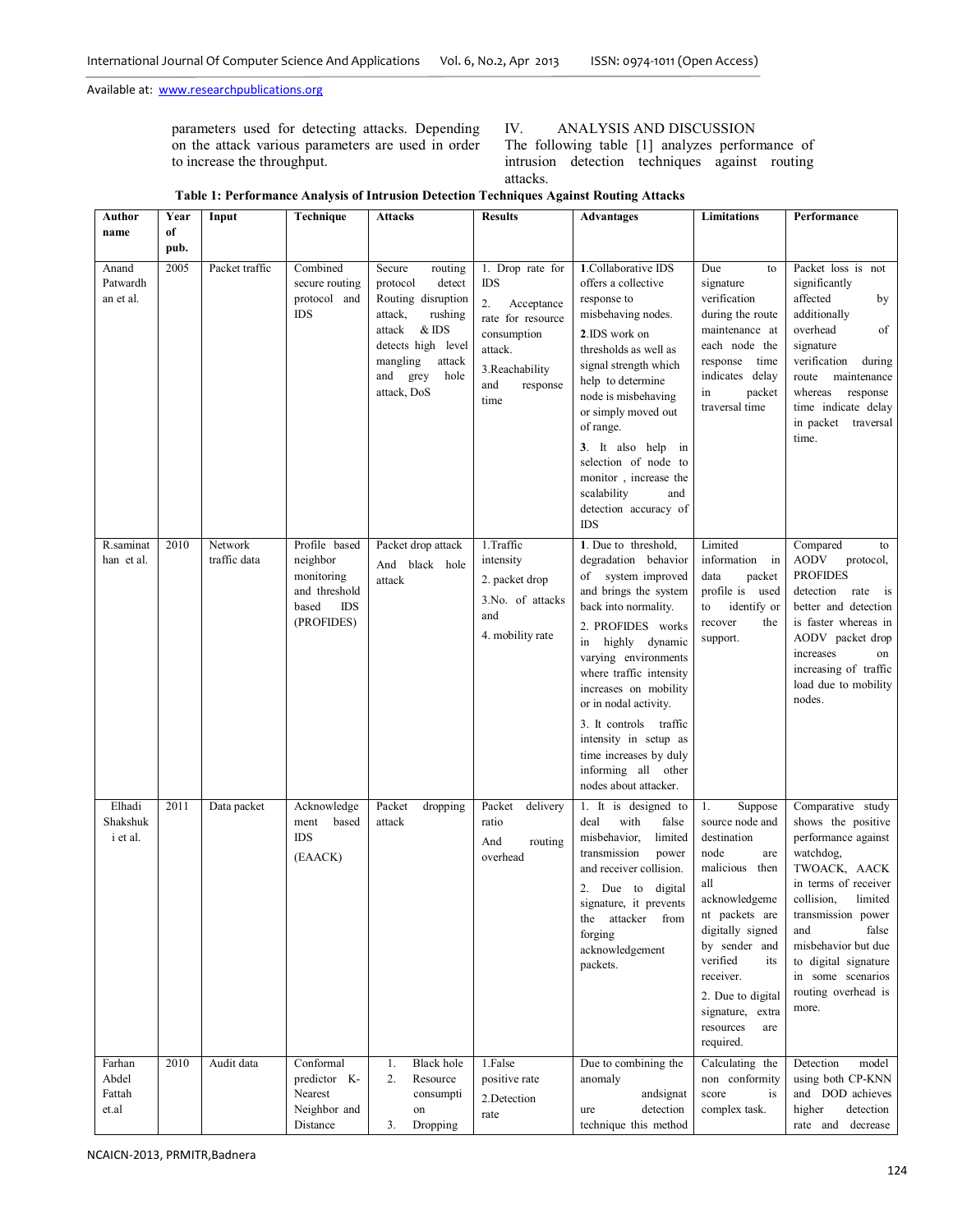|                              |      |                                                                                                                                       | based outlier<br>Detection                                                                                                                   | routing<br>traffic                                     | 3.Detection<br>Accuracy<br>4.Risk Index<br>5.Receiver<br>Operating<br>Characterstics | anomalies with<br>low<br>false<br>positive<br>rate,<br>high detection rate<br>and achieve<br>higher<br>detection accuracy.                                                                                                                                                                                     |                                                                                                                                                                                                        | the false<br>positive<br>rate than a using<br>single<br>classifier.<br>The<br>prediction<br>of<br>accuracy<br>combined<br>prediction<br>modelis<br>than<br>higher<br>the<br>model<br>using<br>$\rm{a}$                                                                                                                        |
|------------------------------|------|---------------------------------------------------------------------------------------------------------------------------------------|----------------------------------------------------------------------------------------------------------------------------------------------|--------------------------------------------------------|--------------------------------------------------------------------------------------|----------------------------------------------------------------------------------------------------------------------------------------------------------------------------------------------------------------------------------------------------------------------------------------------------------------|--------------------------------------------------------------------------------------------------------------------------------------------------------------------------------------------------------|-------------------------------------------------------------------------------------------------------------------------------------------------------------------------------------------------------------------------------------------------------------------------------------------------------------------------------|
| Rakesh<br>shrestha<br>et al. | 2010 | Audit<br>data<br>contains local<br>routing<br>information,<br>data & control<br>information<br>along<br>with<br>traffic<br>statistics | Cross<br>layer<br>intrusion<br>detection<br>in<br>system<br>which<br>data<br>mining<br>technique<br>(fixed width<br>clustering<br>algorithm) | Anomalies<br>DoS<br>1.<br>attack<br>Sink<br>2.<br>hole | True<br>1.<br>positive<br>2.<br>False<br>positive<br>rate                            | 1. Due to combining<br>cross layer<br>features,<br>attacks<br>originating<br>from any layer can be<br>detected.<br>2.<br>Due<br>to<br>the<br>association<br>module,<br>overhead<br>of<br>data<br>collection<br>and<br>learning<br>minimized.<br>i.e IDS consumes low<br>energy by adopting<br>association rule | Classification is<br>based<br>on<br>threshold.<br>So<br>determining the<br>threshold<br>is<br>monotonous<br>task.                                                                                      | single classifier.<br>The<br>cross<br>layer<br>technique<br>incorporating leads<br>an escalating<br>to<br>detection rate in the<br>number<br>of<br>malicious behavior<br>of nodes increasing<br>true positive and<br>reducing<br>false<br>positives.                                                                          |
| Oleg<br>Kachirski            | 2002 | Audit<br>data<br>from multiple<br>network<br>sensor                                                                                   | Multi sensor<br>IDS based on<br>mobile agent                                                                                                 | Anomaly detection                                      | False alarm                                                                          | 1. It is lightweight,<br>overhead<br>low<br>mechanism.<br>2.<br>This<br>approach<br>minimizing the<br>cost<br>of<br>network<br>monitoring<br>and<br>maintaining<br>monolithic<br><b>IDS</b><br>which<br>system<br>resulting<br>greater<br>of<br>availability<br>computational<br>resources.                    | The election of<br>monitoring<br>node<br>is<br>a<br>complex task.                                                                                                                                      | Decreasing the level<br>of monitoring can<br>resulting the greater<br>availability<br>of<br>computational<br>resources of entire<br>network.                                                                                                                                                                                  |
| Baolin<br>Sun et al.         | 2005 | Audit<br>every<br>RREQ, RREP<br>and RERR in<br>AODV packet                                                                            | Specification<br>based<br>Intrusion<br>detection<br>technique                                                                                | Routing disruption<br>attack                           | Control<br>overhead.<br>delivery<br>ratio,<br>percentage<br>ofRR<br>EP forwarded     | In specification based<br>ID approach, correct<br>behavior of critically<br>objected are manually<br>abstracted and crafted<br>security<br>as<br>specification. So here<br>intrusions can be<br>detected without exact<br>knowledge<br>about<br>them.                                                          | 1. Developing<br>specification is<br>time<br>consuming.<br>2.<br>Many<br>complex attacks<br>do not violate<br>the<br>specification<br>directly<br>and<br>cannot detected<br>using<br>this<br>approach. | Comparison<br>between AODV and<br>SAODV shows that,<br>SAODV<br>increases<br>overhead.<br>but<br>average<br>delivery<br>less<br>than<br>ratio<br>due<br>AODV<br>to<br>When<br>overhead.<br>attackers<br>exist,<br>packet drop ratio is<br>less in SAODV i.e.<br>attackers<br>are less<br>effective<br>against<br><b>SAODV</b> |

Although the security providing in routing protocol, the role of routing of routing protocol is just to create and maintain routers. SecAODV protecting the network from routing disruption attack by using signed control messages, but still it is possible for attackers to selectively drop only data packets. So IDS emphasizes the MANET by detecting attacks such as grey hole and DoS. In this approach delay in packet

traversal time due to signature verification in route maintain at each node. IDS should be scalable for its effectiveness but mobile devices can get overwhelmed quickly if it starts monitoring all packets in its neighborhood which requires large amount of data traffic in dense. Also monitoring node needs to have efficient data structure to monitor traffic efficiently. [4] System used threshold based approach for